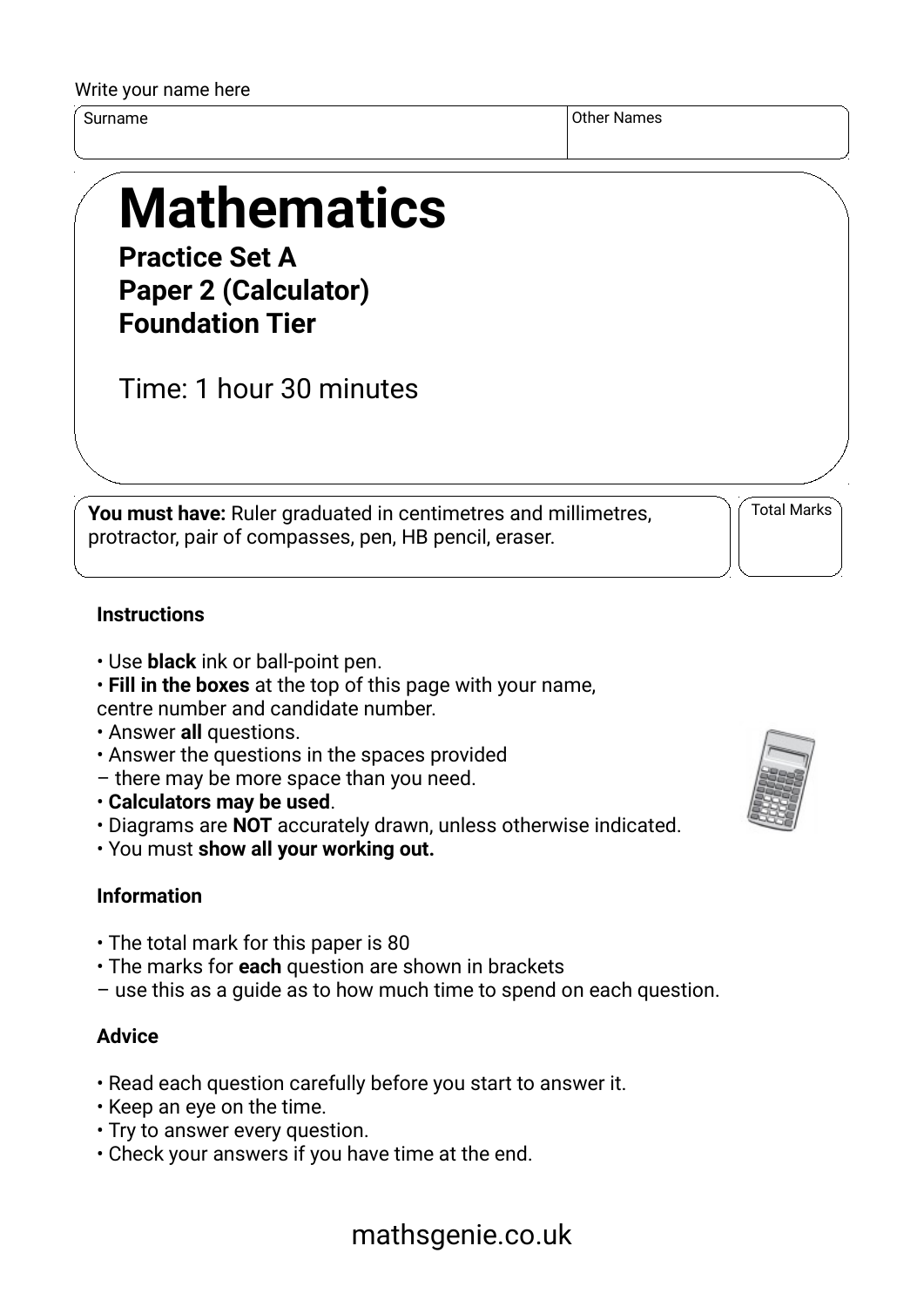| 1            | Write $\frac{3}{25}$ as a percentage.                                                                |                                                   |
|--------------|------------------------------------------------------------------------------------------------------|---------------------------------------------------|
|              |                                                                                                      | $\frac{0}{0}$<br>(Total for Question 1 is 1 mark) |
| 2            | Write 8.27 correct to 1 decimal place.                                                               |                                                   |
|              |                                                                                                      | (Total for Question 2 is 1 mark)                  |
| $\mathbf{3}$ | Write down a 5 digit number that has 8 as its thousands digit.<br>You can only use the digit 8 once. |                                                   |
|              |                                                                                                      | (Total for Question 3 is 1 mark)                  |
|              | Work out the value of $5 \times 10^4$                                                                |                                                   |
|              |                                                                                                      | (Total for Question 4 is 1 mark)                  |
| 5            | (a) Change 6500 millilitres to litres                                                                |                                                   |
|              | (b) Change 0.49 kilograms to grams.                                                                  | (1)                                               |
|              | (c) Change 85 cm to metres.                                                                          | grams<br>(1)                                      |
|              |                                                                                                      | (1)                                               |
|              |                                                                                                      | (Total for Question 5 is 3 marks)                 |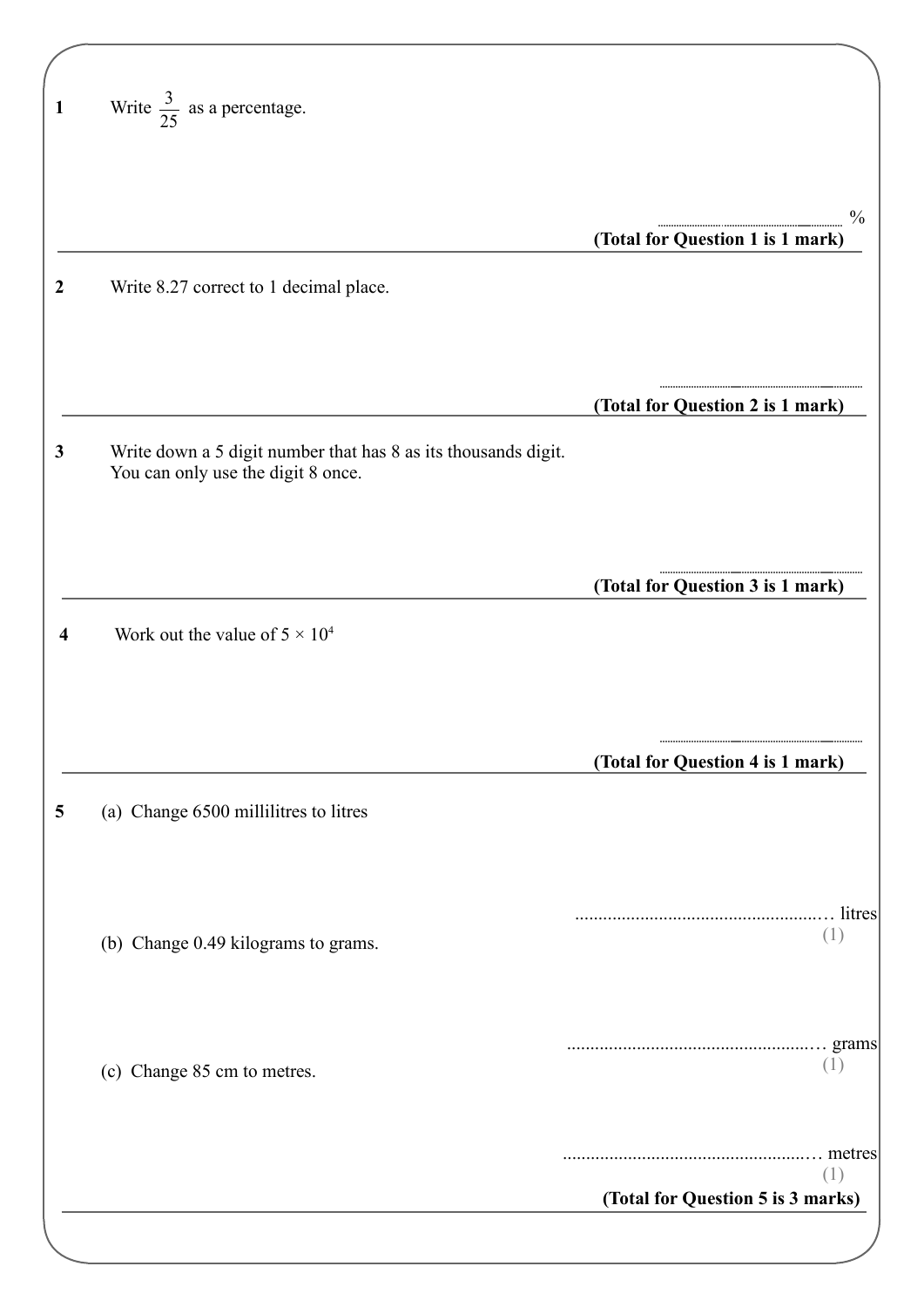| 6 | Write down all the factors of 30                                                |
|---|---------------------------------------------------------------------------------|
|   |                                                                                 |
|   |                                                                                 |
|   |                                                                                 |
|   |                                                                                 |
|   |                                                                                 |
|   |                                                                                 |
|   |                                                                                 |
|   | (Total for Question 6 is 2 marks)                                               |
| 7 | Write down two prime numbers that have a sum of 18                              |
|   |                                                                                 |
|   |                                                                                 |
|   |                                                                                 |
|   |                                                                                 |
|   |                                                                                 |
|   |                                                                                 |
|   |                                                                                 |
|   |                                                                                 |
|   |                                                                                 |
|   | (Total for Question 7 is 2 marks)                                               |
| 8 | Here are three number cards                                                     |
|   |                                                                                 |
|   |                                                                                 |
|   | 2 <sup>1</sup><br>6<br>9                                                        |
|   |                                                                                 |
|   |                                                                                 |
|   | Write down all the possible two-digit numbers that can be made using the cards. |
|   |                                                                                 |
|   |                                                                                 |
|   |                                                                                 |
|   |                                                                                 |
|   |                                                                                 |
|   |                                                                                 |
|   |                                                                                 |
|   |                                                                                 |
|   |                                                                                 |
|   |                                                                                 |
|   |                                                                                 |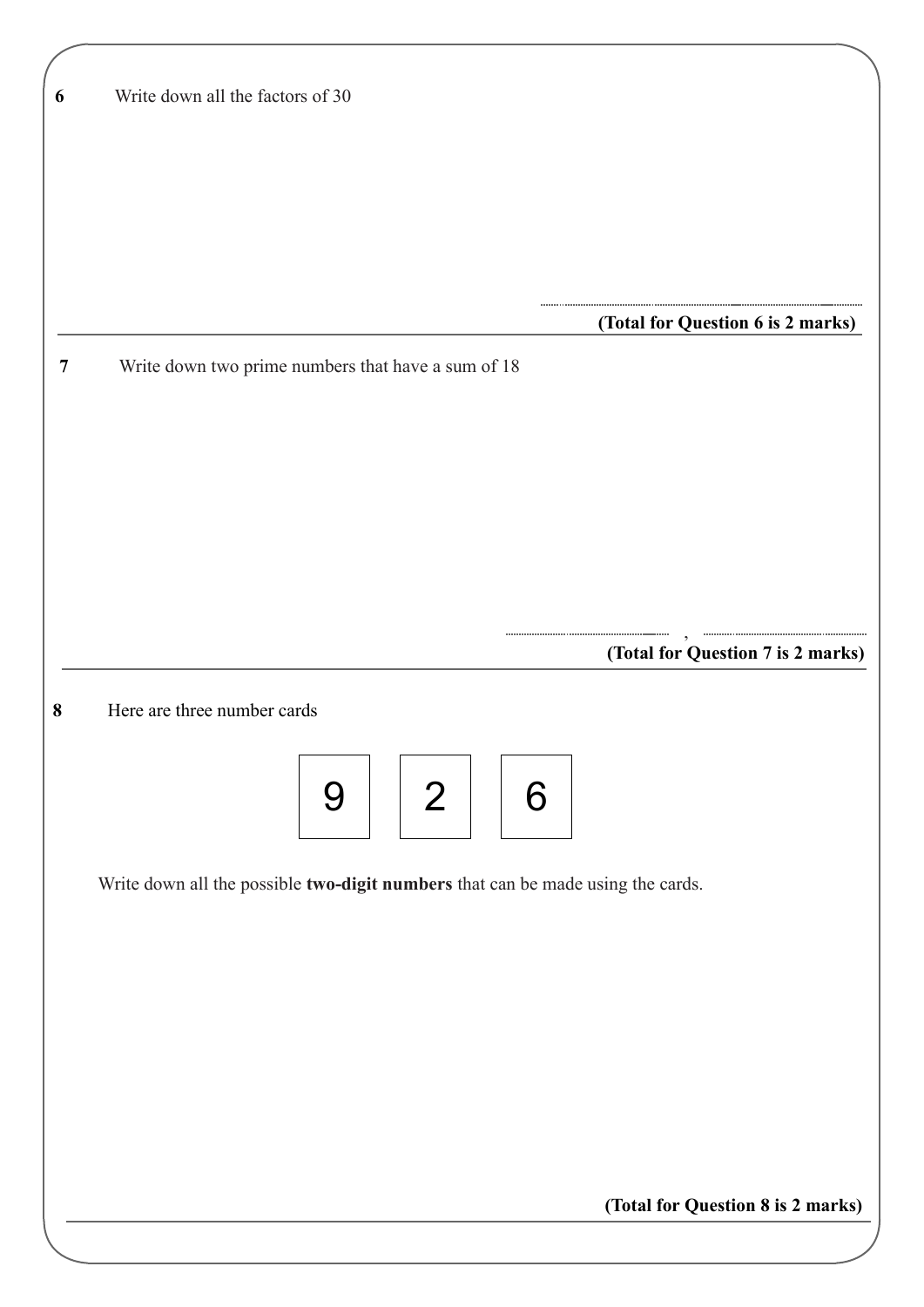| 9  | Mason wants to buy 8 pens.                                                               |
|----|------------------------------------------------------------------------------------------|
|    | Each pen costs 37p                                                                       |
|    | Mason pays with a £10 note.                                                              |
|    | (a) Work out how much change Mason will get from £10.                                    |
|    |                                                                                          |
|    |                                                                                          |
|    |                                                                                          |
|    | $f$                                                                                      |
|    | (2)<br>(b) When in the shop Mason finds out that the price of the pens has been reduced. |
|    | How does this affect the amount of change he will get?                                   |
|    |                                                                                          |
|    |                                                                                          |
|    | (1)                                                                                      |
|    | (Total for Question 9 is 3 marks)                                                        |
| 10 | A shop sells washing detergent in 648 ml bottles.                                        |
|    | Jacob has no washing detergent.                                                          |
|    | He estimates that he does 3 washes a week, using 30 ml each wash.                        |
|    | Jacob wants to buy enough washing detergent for 16 weeks.                                |
|    | How many bottles of washing detergent does Jacob need to buy?                            |
|    |                                                                                          |
|    |                                                                                          |
|    |                                                                                          |
|    |                                                                                          |
|    |                                                                                          |
|    |                                                                                          |
|    |                                                                                          |
|    |                                                                                          |
|    | (Total for Question 10 is 3 marks)                                                       |
|    |                                                                                          |
|    |                                                                                          |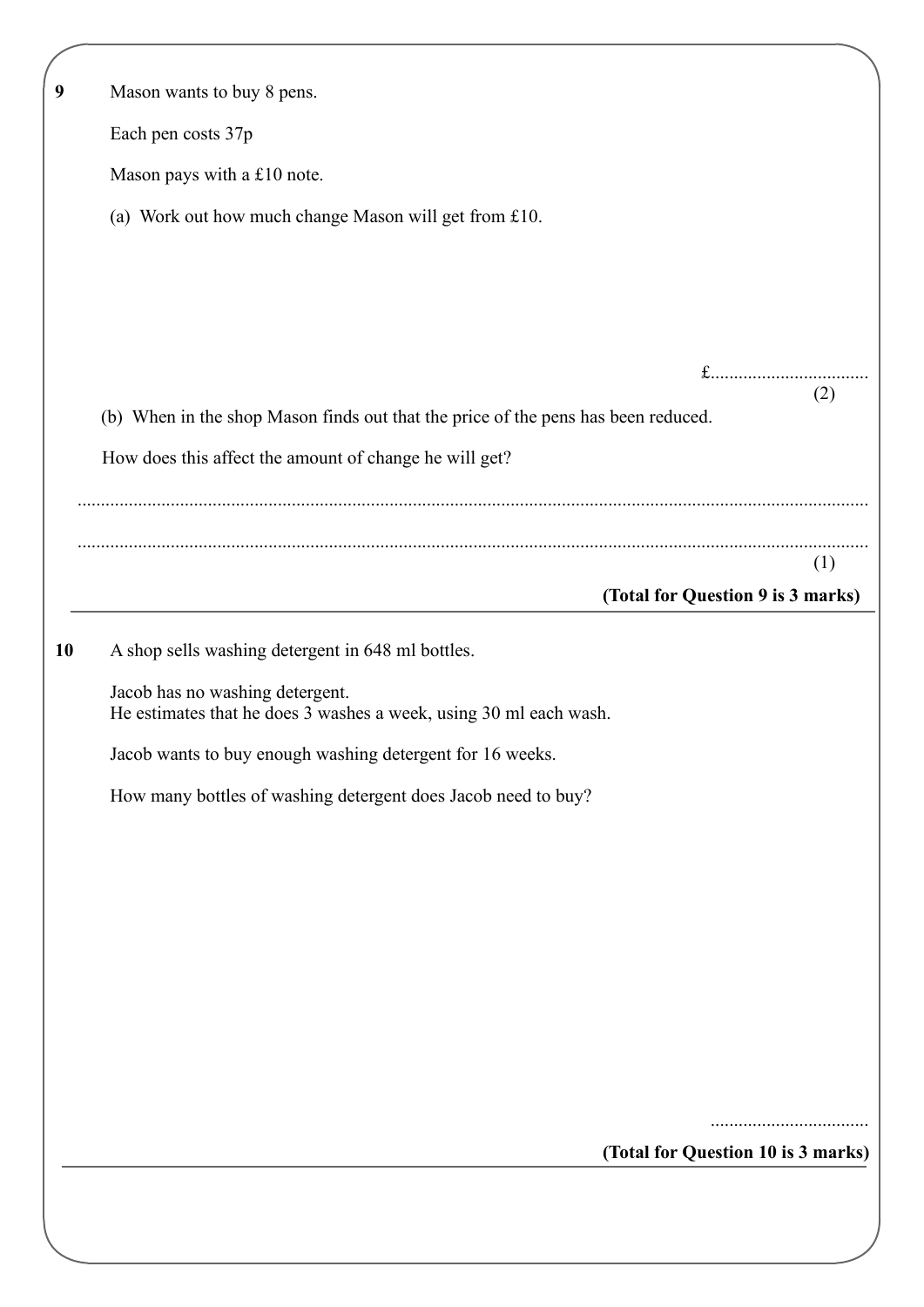| Abbie runs a distance of 200 metres in 25 seconds.                   |                                    |                     |
|----------------------------------------------------------------------|------------------------------------|---------------------|
| (a) What is her average speed?                                       |                                    |                     |
|                                                                      |                                    |                     |
|                                                                      |                                    | $\ldots \ldots$ m/s |
| Bonnie runs at an average speed 4 metres per second for 240 seconds. |                                    | (2)                 |
| (b) How many metres does Bonnie run?                                 |                                    |                     |
|                                                                      |                                    |                     |
|                                                                      |                                    |                     |
|                                                                      |                                    |                     |
|                                                                      |                                    | m<br>(2)            |
|                                                                      | (Total for Question 11 is 4 marks) |                     |
|                                                                      |                                    |                     |
| (a) Solve $x + x + x = 42$                                           |                                    |                     |
|                                                                      | $x =$                              |                     |
| (b) Solve $\frac{36}{y} = 4$                                         |                                    | (1)                 |
|                                                                      |                                    |                     |
|                                                                      |                                    |                     |
| (c) Solve $a - 8 = 19$                                               | $y =$                              | (1)                 |
|                                                                      |                                    |                     |
|                                                                      |                                    |                     |
|                                                                      | $a =$                              | (1)                 |
|                                                                      | (Total for Question 12 is 3 marks) |                     |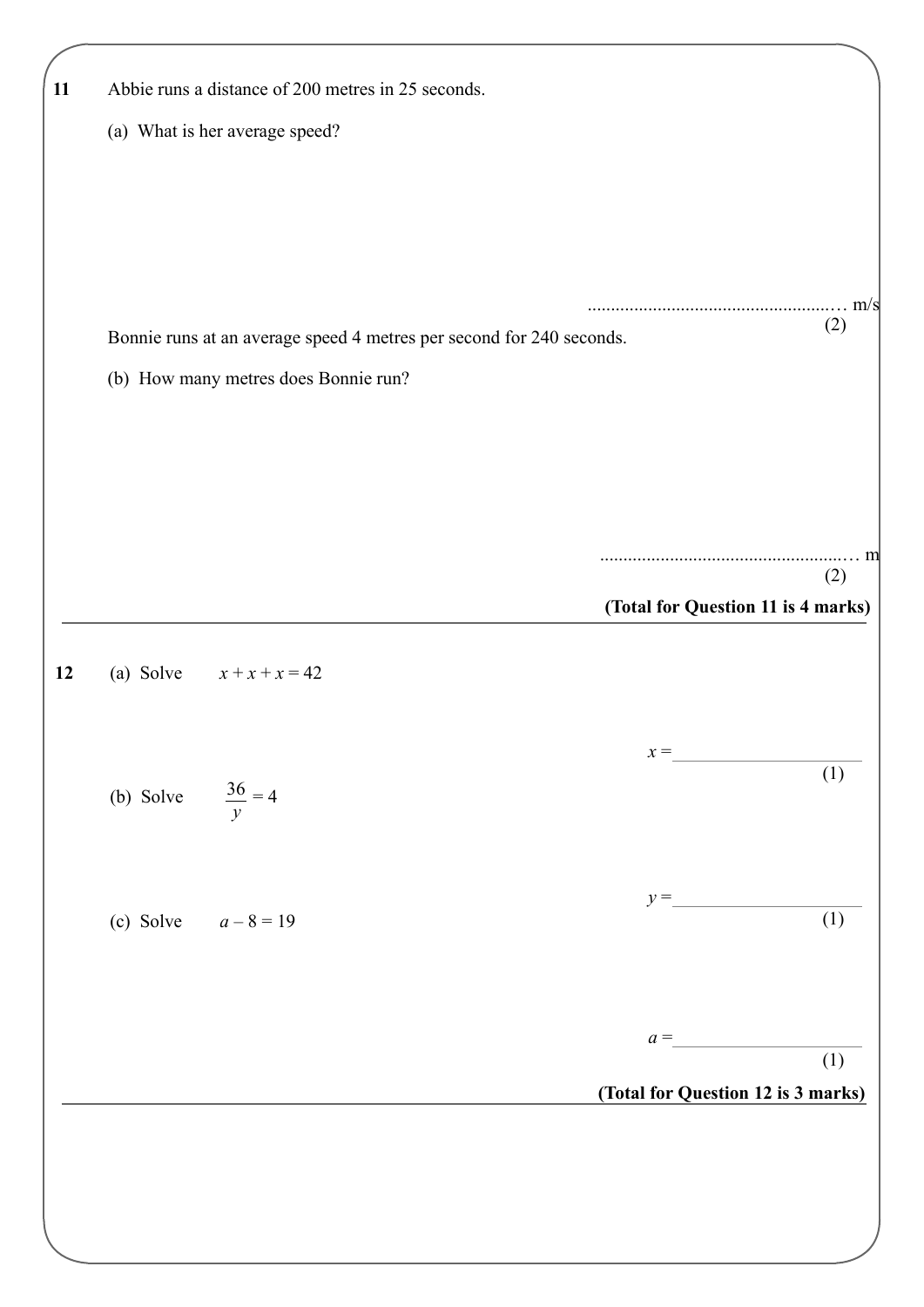**13** The table shows some information about the favourite sport of some students.

| Colour         | Frequency |
|----------------|-----------|
| Football       | 23        |
| Hockey         | 12        |
| <b>Netball</b> | 15        |
| Rugby          | 22        |

(a) A student is selected at random.

i) Find the probability their favourite sport is netball.

ii) Find the probability their favourite sport is **not** netball.

(b) Draw an accurate pie chart to show this information.

(4)

….......................... (1)

….......................... (1)

**(Total for Question 13 is 6 marks)**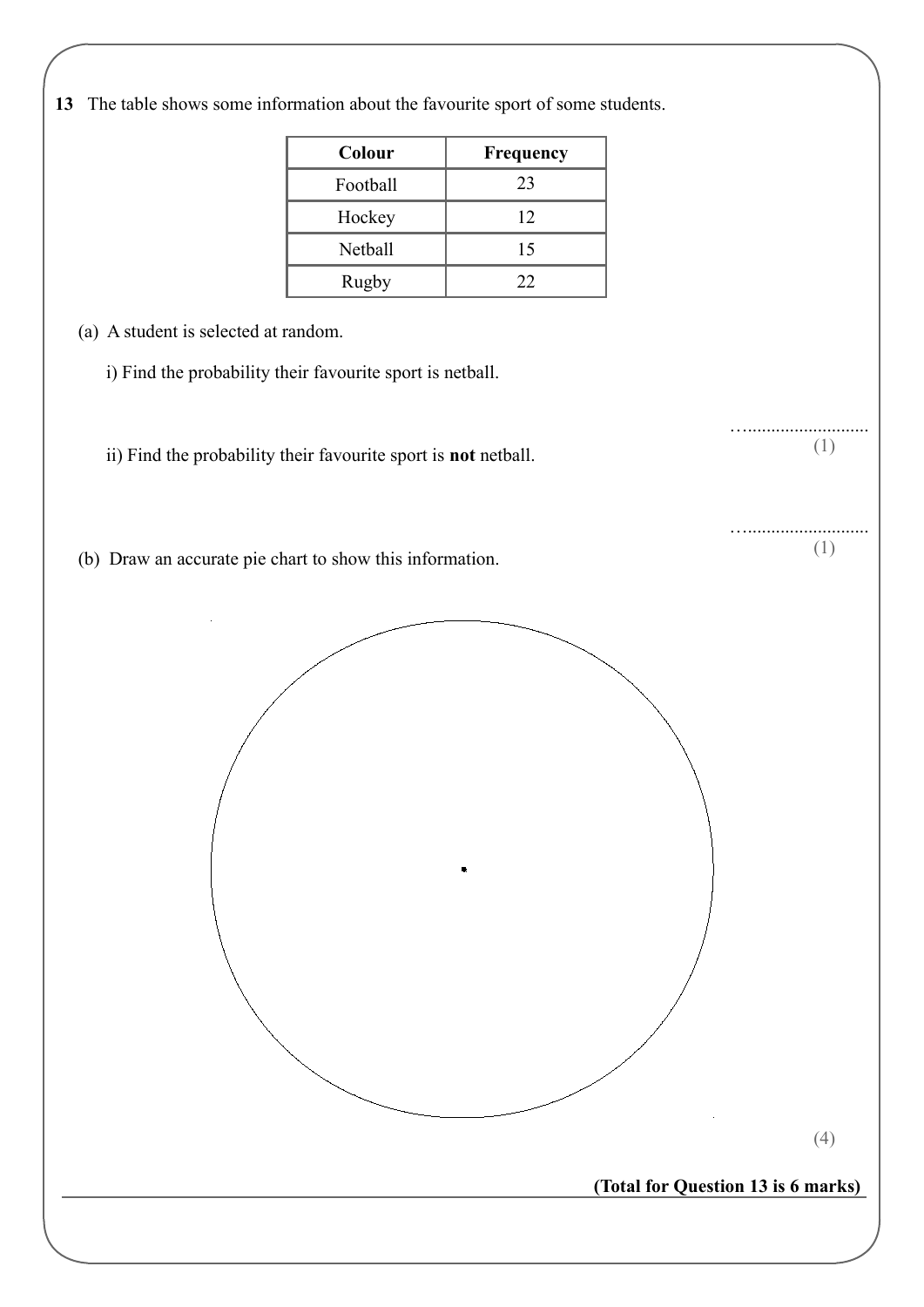**14** Caleb makes a cola drink. He is doing a taste test. He asks 90 people if they prefer cola A or cola B.

> 42 of the people asked were male. 29 of the 51 people that prefer cola A are female.

Use this information to complete the frequency tree.

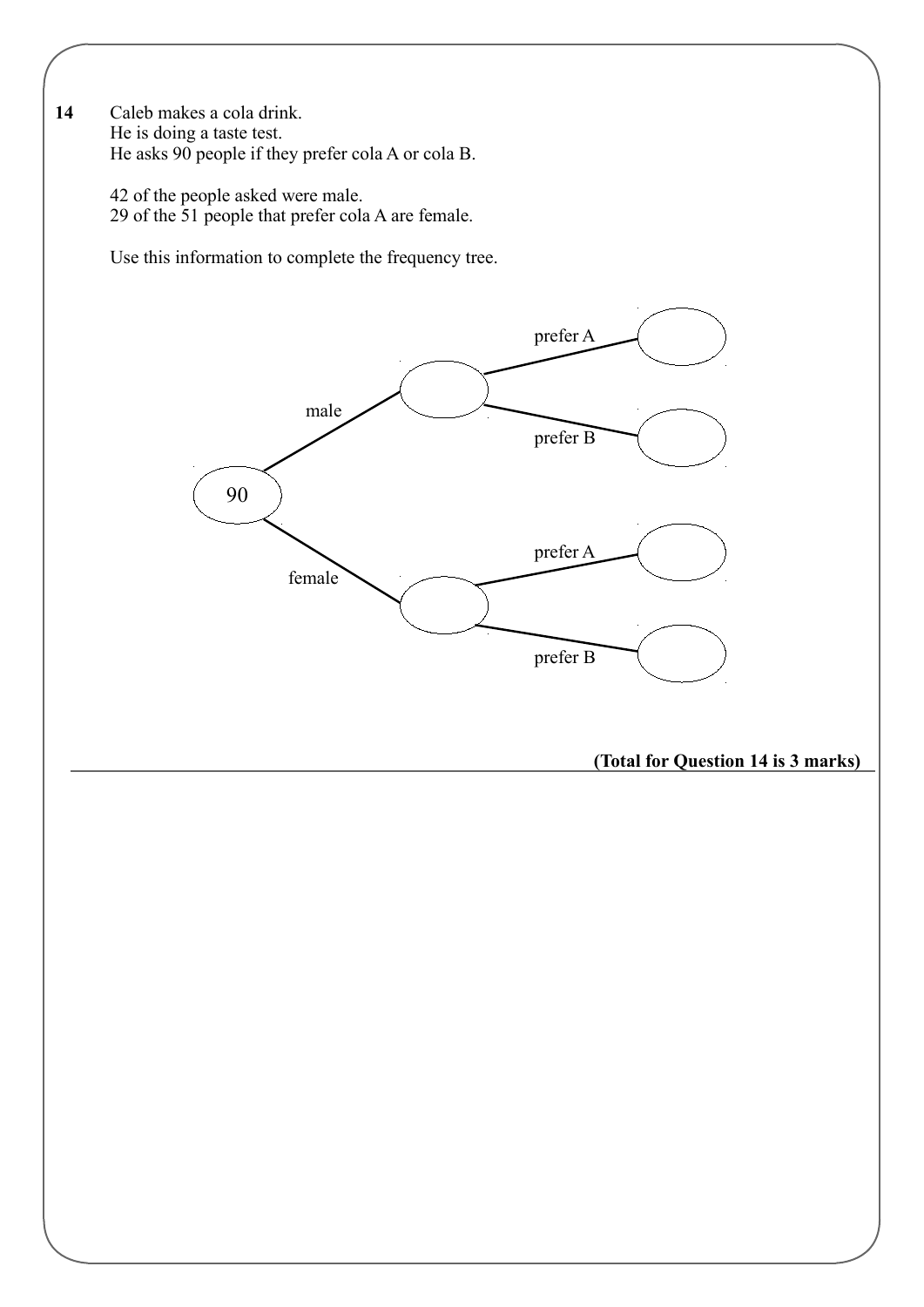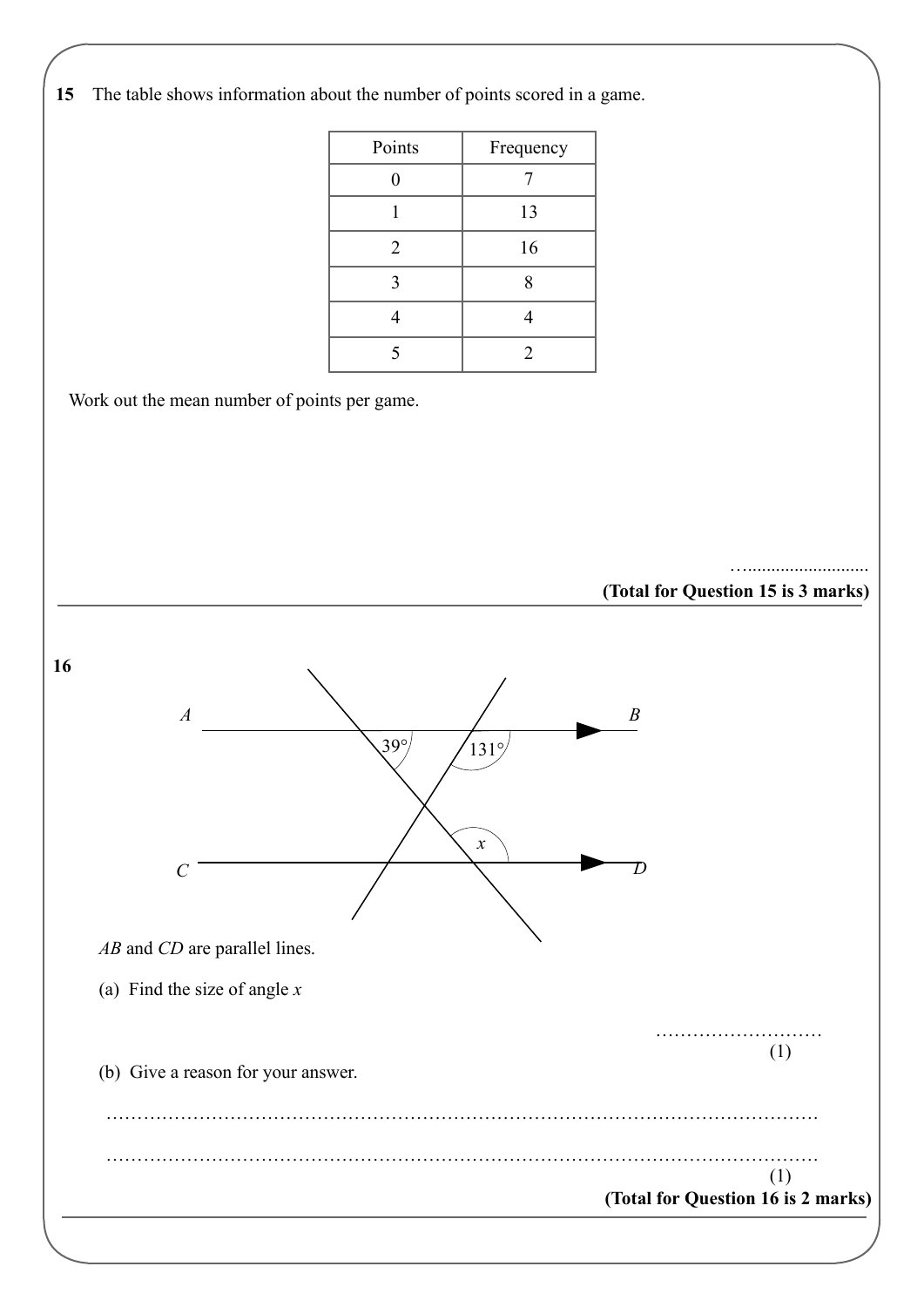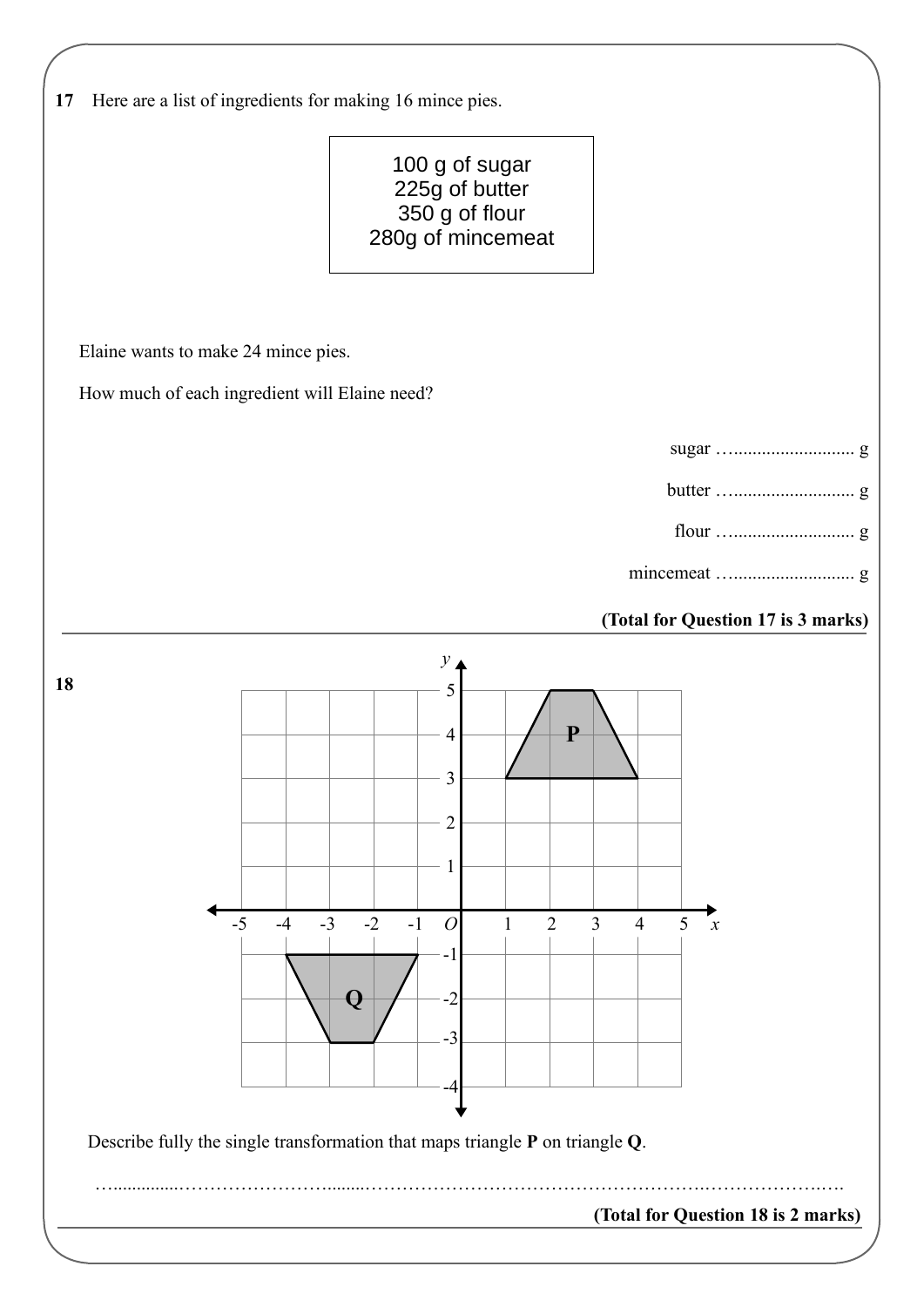| 19 | A circular field has a diameter of 35 metres.<br>A farmer wants to build a fence around the edge of the field. |                                    |     |
|----|----------------------------------------------------------------------------------------------------------------|------------------------------------|-----|
|    | Each metre of fence will cost £19.95                                                                           |                                    |     |
|    | Work out the total cost of the fence.                                                                          |                                    |     |
|    |                                                                                                                |                                    |     |
|    |                                                                                                                |                                    |     |
|    |                                                                                                                |                                    |     |
|    |                                                                                                                |                                    |     |
|    |                                                                                                                |                                    |     |
|    |                                                                                                                |                                    |     |
|    |                                                                                                                |                                    |     |
|    |                                                                                                                | $f$                                |     |
|    |                                                                                                                | (Total for Question 19 is 3 marks) |     |
| 20 | (a) Simplify $7p^6 \times 2p^2$                                                                                |                                    |     |
|    |                                                                                                                |                                    |     |
|    |                                                                                                                |                                    |     |
|    | (b) Simplify $(3x^5y^2)^4$                                                                                     |                                    | (1) |
|    |                                                                                                                |                                    |     |
|    |                                                                                                                |                                    |     |
|    |                                                                                                                |                                    | (2) |
|    | (c) $p^2 \times p^5 = p^{11} \times p^y$                                                                       |                                    |     |
|    | Find the value of $y$                                                                                          |                                    |     |
|    |                                                                                                                |                                    |     |
|    |                                                                                                                |                                    |     |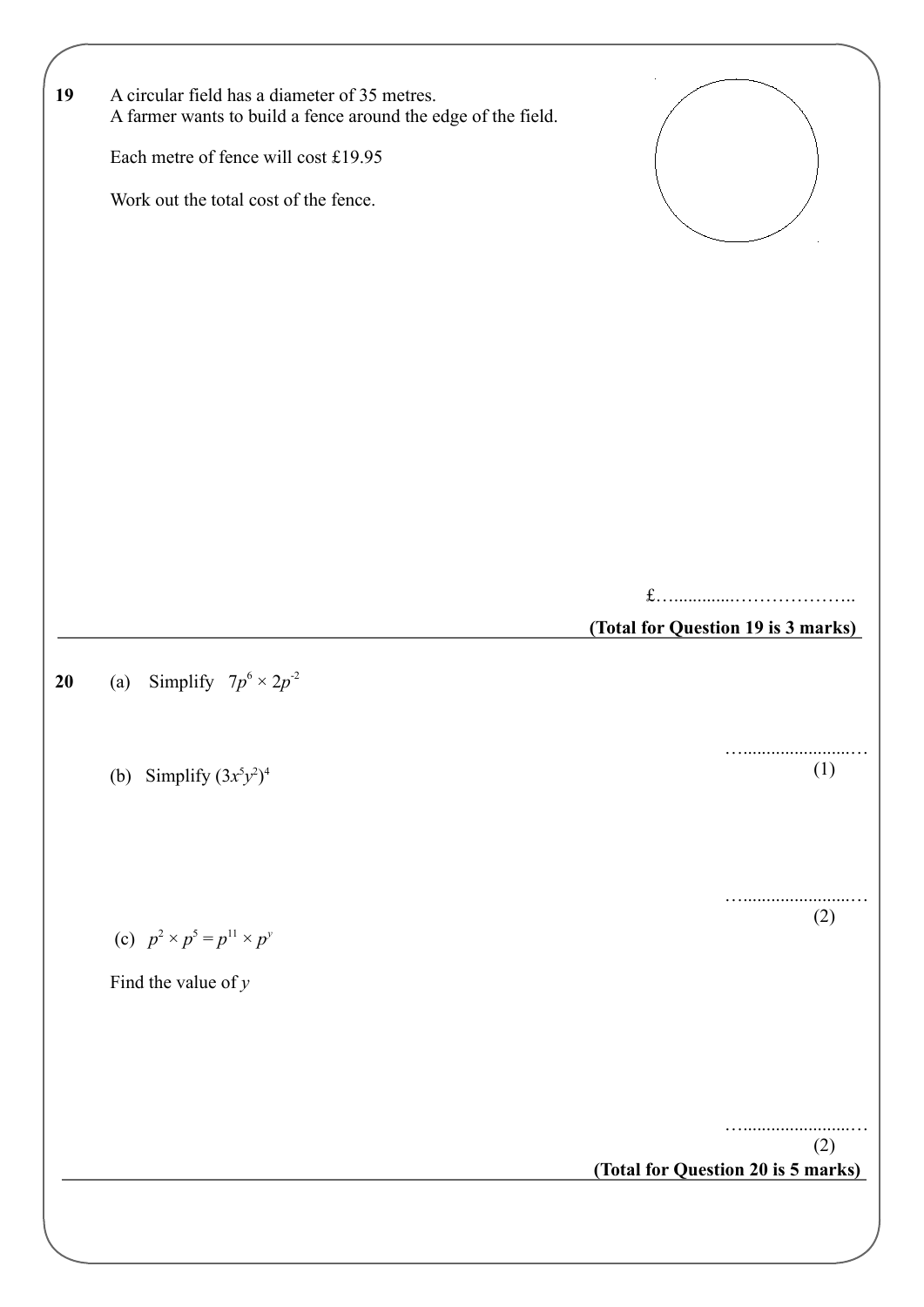| 21 | (a) Find the highest common factor (HCF) of 70 and 56  |                                    |
|----|--------------------------------------------------------|------------------------------------|
|    |                                                        |                                    |
|    |                                                        |                                    |
|    |                                                        |                                    |
|    |                                                        |                                    |
|    |                                                        |                                    |
|    |                                                        |                                    |
|    |                                                        |                                    |
|    |                                                        |                                    |
|    |                                                        |                                    |
|    |                                                        |                                    |
|    |                                                        |                                    |
|    |                                                        |                                    |
|    |                                                        |                                    |
|    |                                                        |                                    |
|    |                                                        |                                    |
|    |                                                        |                                    |
|    |                                                        |                                    |
|    | (b) Find the lowest common multiple (LCM) of 70 and 56 | (2)                                |
|    |                                                        |                                    |
|    |                                                        |                                    |
|    |                                                        |                                    |
|    |                                                        |                                    |
|    |                                                        |                                    |
|    |                                                        |                                    |
|    |                                                        |                                    |
|    |                                                        |                                    |
|    |                                                        |                                    |
|    |                                                        |                                    |
|    |                                                        |                                    |
|    |                                                        | (2)                                |
|    |                                                        | (Total for Question 21 is 4 marks) |
|    |                                                        |                                    |
|    |                                                        |                                    |
|    |                                                        |                                    |
|    |                                                        |                                    |
|    |                                                        |                                    |
|    |                                                        |                                    |
|    |                                                        |                                    |
|    |                                                        |                                    |
|    |                                                        |                                    |
|    |                                                        |                                    |
|    |                                                        |                                    |
|    |                                                        |                                    |
|    |                                                        |                                    |
|    |                                                        |                                    |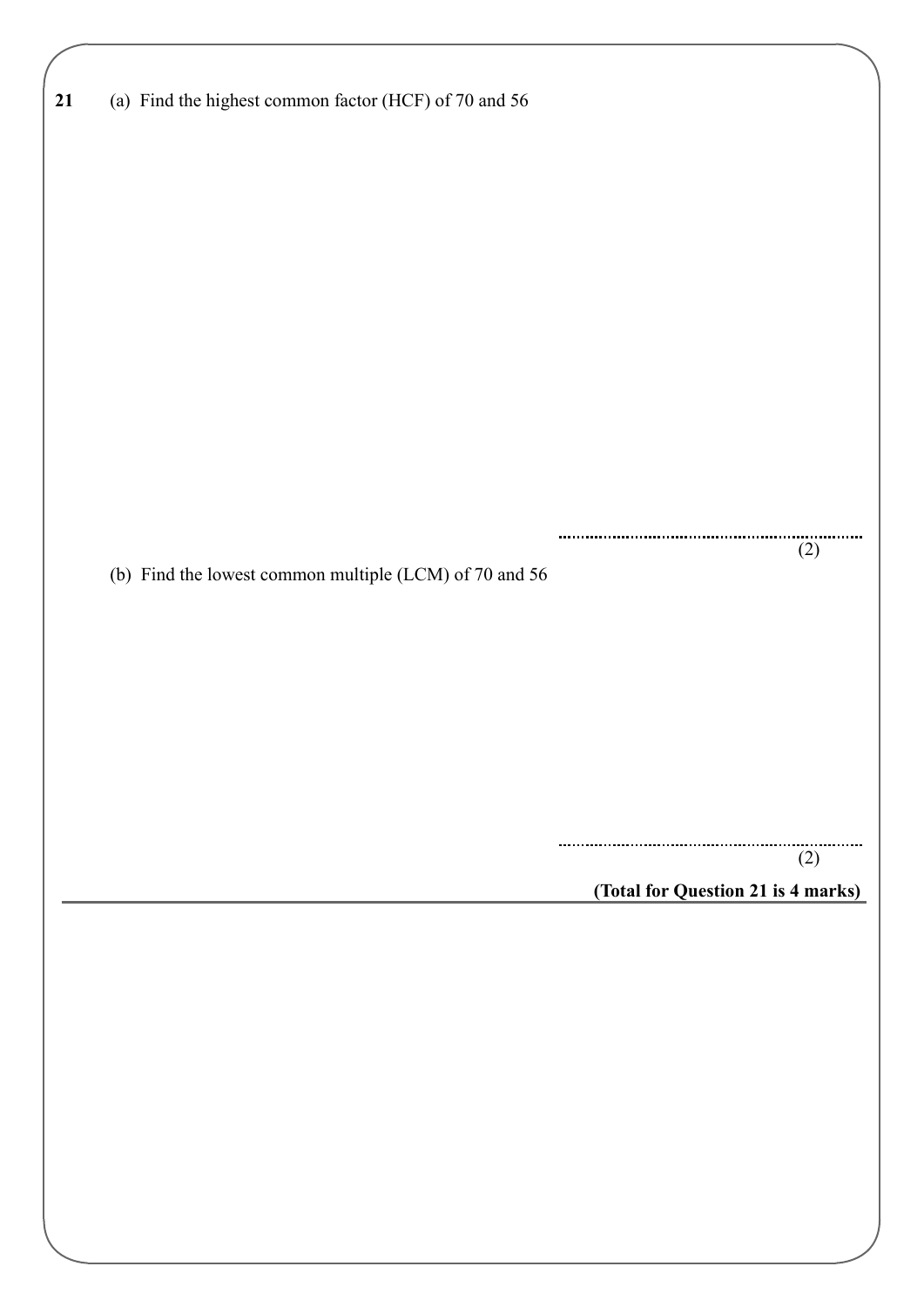

Find the equation of line **L**.

**(Total for Question 22 is 3 marks)**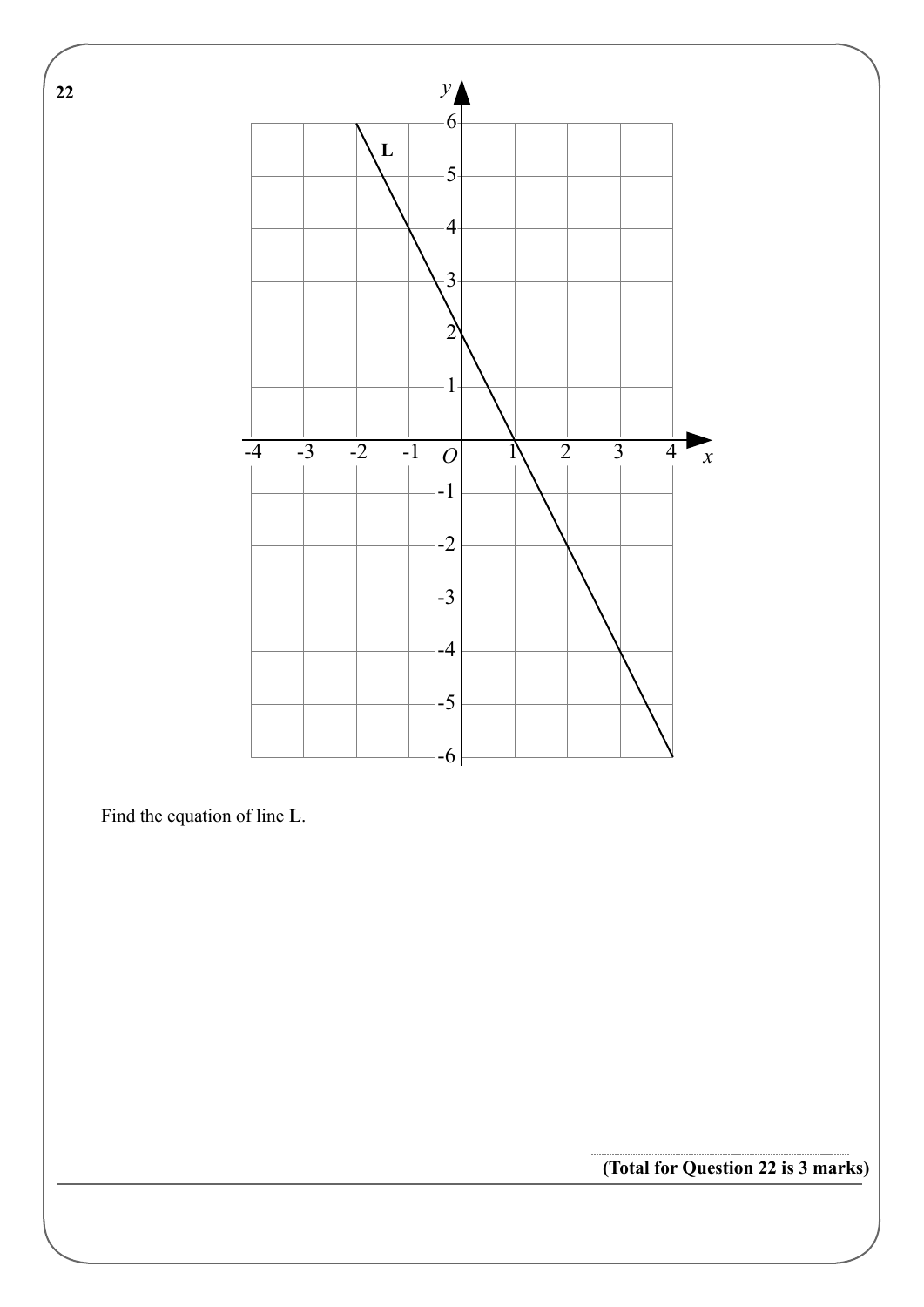|    |                                                                                 | (Total for Question 24 is 2 marks)     |
|----|---------------------------------------------------------------------------------|----------------------------------------|
|    |                                                                                 |                                        |
|    |                                                                                 |                                        |
|    |                                                                                 |                                        |
|    |                                                                                 |                                        |
|    |                                                                                 |                                        |
|    | Write down the ratio of green pens to black pens to red pens.                   |                                        |
|    | There are half as many red pens as green pens.                                  |                                        |
|    | There are five times as many green pens as black pens.                          |                                        |
| 24 | There are only green pens, black pens and red pens in a box.                    |                                        |
|    |                                                                                 | <br>(Total for Question 23 is 3 marks) |
|    |                                                                                 |                                        |
|    |                                                                                 |                                        |
|    |                                                                                 |                                        |
|    |                                                                                 |                                        |
|    |                                                                                 |                                        |
|    |                                                                                 |                                        |
|    | How many monthly payments will Abbie need to pay?                               |                                        |
|    |                                                                                 |                                        |
|    | She pays a deposit of 15% and the rest of the money in monthly payments of £17. |                                        |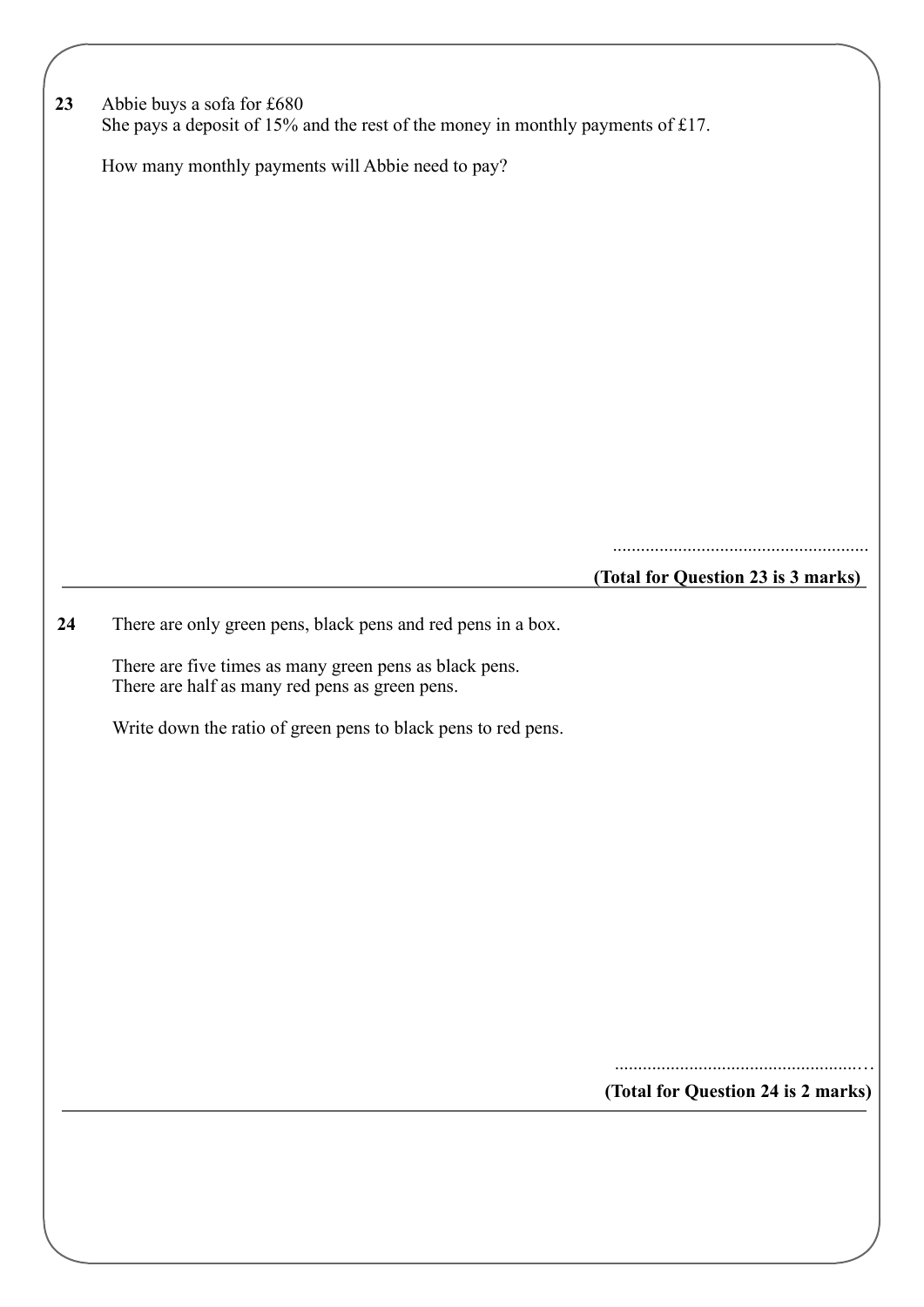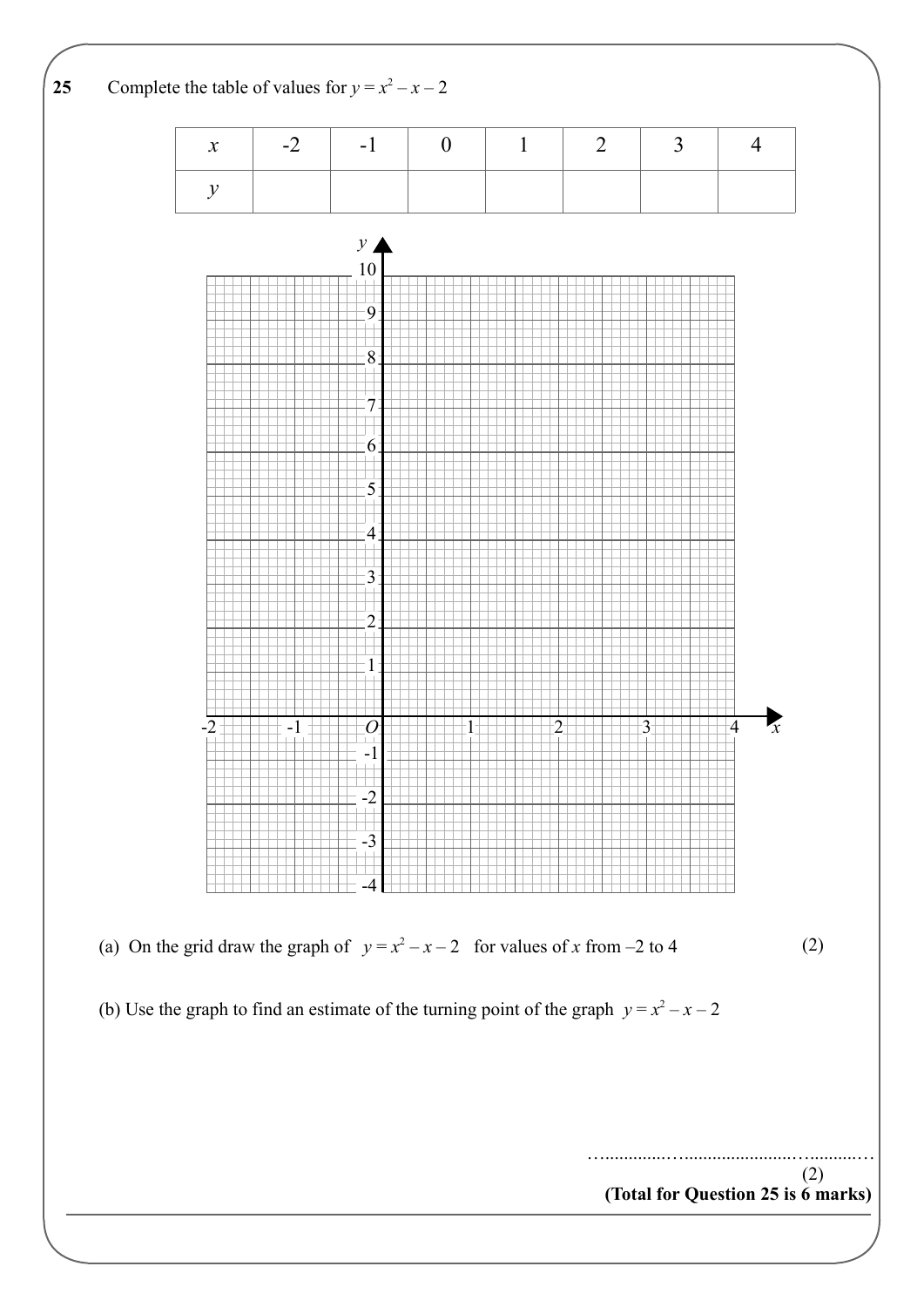